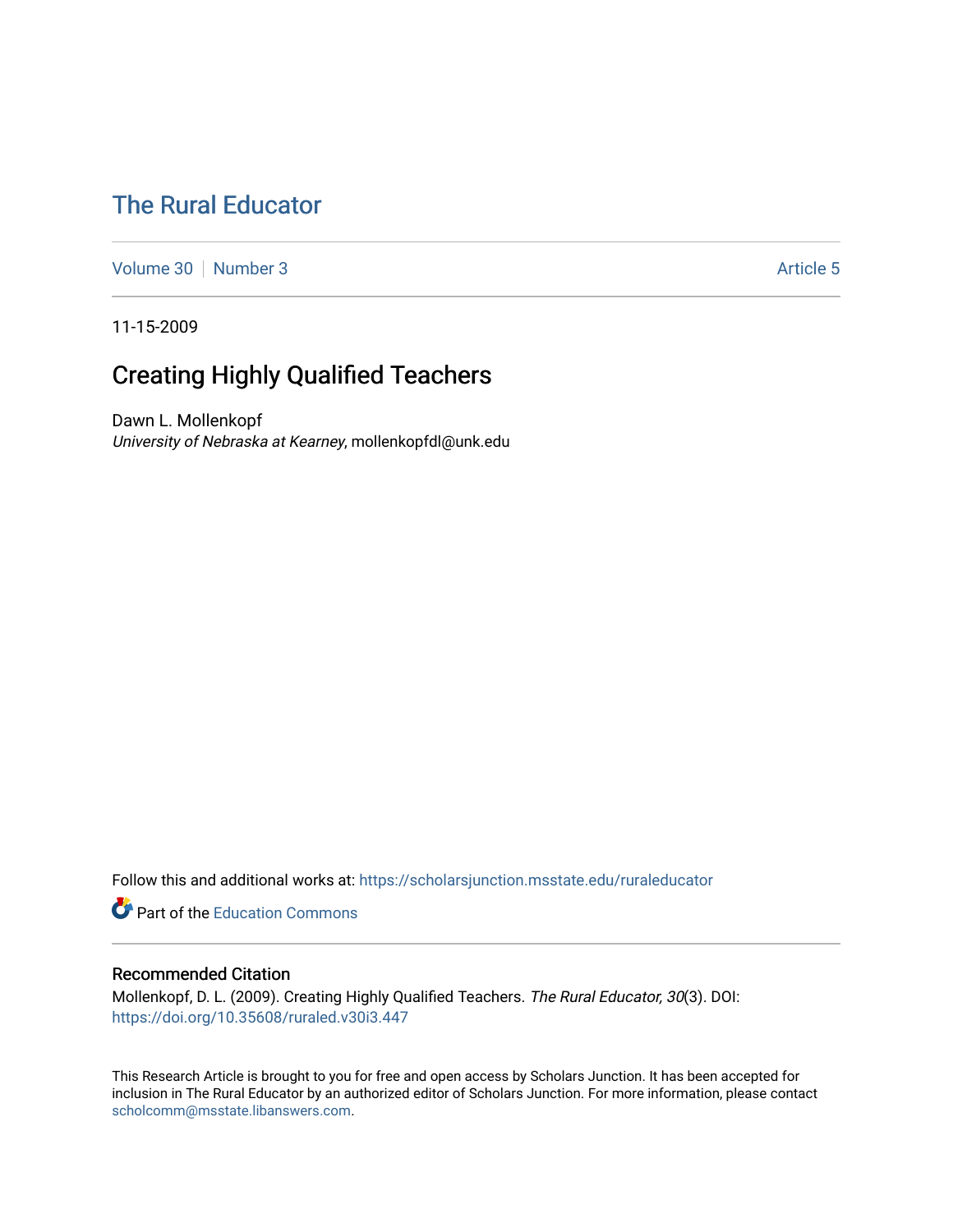Mollenkopf, D. L. (2009). Creating highly qualified teachers: Maximizing university resources to provide professional development in rural areas. *The Rural Educator, 30*(3), x-xx.

## **Creating Highly Qualified Teachers: Maximizing University Resources to Provide Professional Development in Rural Areas**

### **Dawn L. Mollenkopf**

*University of Nebraska at Kearney* 

*The "highly qualified teacher" requirement of No Child Left Behind has put pressure on rural school districts to recruit and retain highly qualified regular and special education teachers. If necessary, they may utilize uncertified, rural teachers with provisional certification; however, these teachers may find completing the necessary certification difficult due to time, distance, and geographic barriers. The University of Nebraska at Kearney has been able to address this need by: (1) creating access to the university's certification program, (2) providing professional supports, (3) tailoring assignments, projects, and field based practicum experiences and (4) building capacity for rural teachers who have completed certification to mentor others in their regions.*

#### **The Need for Institutions of Higher Education to Prepare Highly Qualified Teachers in Rural Areas**

 The "highly qualified teacher" requirement of *No Child Left Behind Act of 2001* (2002) has put significant pressure on school districts to recruit and retain highly qualified teachers; however, some districts are more hard pressed than others to meet this requirement due to geographic, demographic, and field specialization factors (McClure & Reeves, 2004). For example, rural and highly urban districts have been harder hit by teacher shortages than other areas (Brownell, Hirsch, & Seo, 2004); the need for special education teachers is higher than the need in general education (Boe, Cook, Bobbit, & Terhanian, 1998); and the demand for early childhood teachers is increasing due to state and federally-funded preschools' certification requirements (Jacobson, 2007). Rural districts, in particular, often have restricted resources due to limited economic growth, which may decrease populations and increase poverty (Eddy, 2007). Rural districts, then, may have a difficult time with recruitment and retention because teachers are compensated less than other rural professionals, rural states pay teachers less than more populated states, and rural teachers receive less pay than their suburban and urban counterparts (Jimerson, 2003). Overall, rural teachers' salaries are about 11-17% lower than the rest of the teacher population (Southeast Center for Teaching Quality, 2003).

 Geographic and social isolation and demanding workloads are also contributing factors (McClure & Reeves, 2004). Rural teachers who are trying to do more with less may work long hours and take on multiple duties, including some for which they may not feel qualified. They may serve one or more schools, particularly if they have a specialization area such as art, music, or special education, and this may involve long commutes. Professional isolation and lack of professional support can affect retention (Jean-Marie &

Moore, 2004; Schmidt, 2004), particularly when the staff pool is small enough that there are no other teachers to identify with or to problem-solve work-related situations. Rural districts are unable to provide professional supports or professional development opportunities to remediate the situation.

 However, rural areas also have benefits. The majority of teachers who have grown up in rural communities and appreciate the sense of community that comes from a rural lifestyle are likely to stay, usually teaching near or in the town in which they grew up (Collins, 1999; Harris, 2001). They often have family close by, enjoy the challenge of the work environment, and are involved in and connected to the community (Davis, 2002). They also have the advantage of understanding rural practice and culture, a characteristic hard to find in teachers that have had little rural experience (Howley & Howley, 2004).

 Although rural teachers may enjoy the challenge of the work environment, as dynamics and demographics shift within their communities, they may find themselves taking on new roles. If certified teachers are unavailable, districts may be forced to utilize uncertified but available teachers who can get provisional, or emergency, certification to take on new subjects, grades or specializations (Billingsley, 2004; Ingersoll, 2001; Thorton, Peltier, & Medina, 2007). In the Schools and Staffing Survey from the National Center for Education Statistics, 6% of general education teachers and 10% of special education teachers reported teaching in a main field assignment for which they were not certified (Cook & Boe, 1995). Of special education teachers interviewed in a national study, 14% had emergency certificates, 4% were teaching out of field or for disabilities they were not prepared to work with, and 2% did not have any teacher certification (Billingsley, Carlson, & Klein, 2004). One of the problems of putting teachers in situations where they work outside of the areas in which they have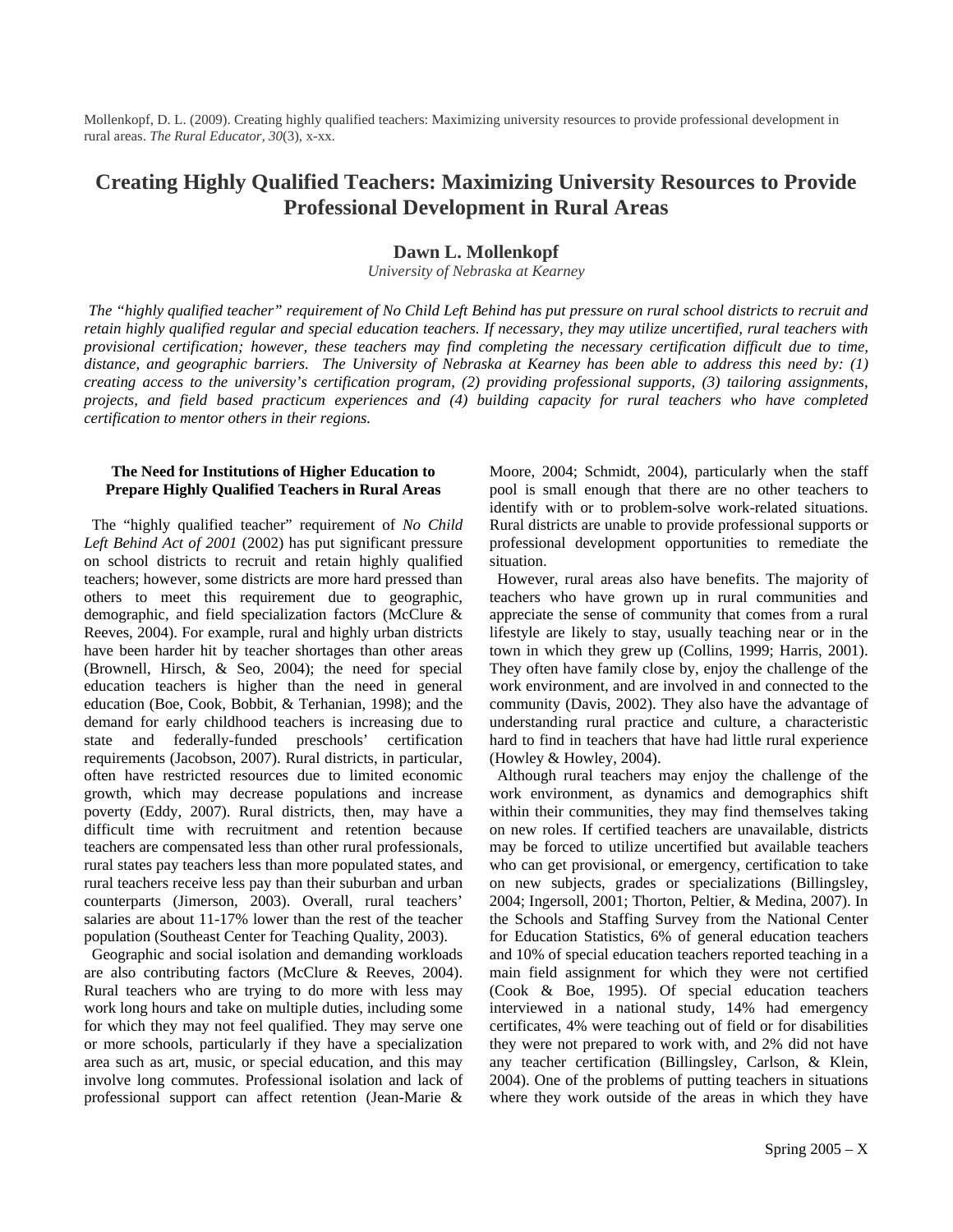been trained is that otherwise highly qualified teachers may actually become "highly unqualified" (Ingersoll, 2001, p. 42). Insufficiently certified teachers often experience increased amounts of stress and difficult working conditions, and are more likely to leave the field (Miller & Smith, 1999); therefore, it is important for rural districts to make sure that those working with provisional certificates are able to finish their certification quickly and receive sufficient professional development and support.

 Yet, higher education programs are not always accessible to the teachers most likely to stay in rural areas (Westling & Whitten, 1996). Problems related to budget, distance, and time can make it both difficult and impractical for them to attend college, particularly when balancing family and job responsibilities (Askvig & Arrayan, 2002; Westling & Whitten, 1996). If rural teachers with provisional licenses cannot obtain university coursework to complete their certification, they may leave their current employment (Knapczyk, Chapman, Rodes, & Chung, 2001), which can further burden the schools.

Universities serving rural populations should be particularly sensitive to these issues and partner with rural districts to adequately prepare teachers for rural positions (Theobald, 2002). Professional development should be aimed at building local capacity for highly qualified teachers; however, this does not happen as often as it should (Howley & Howley, 2004). Part of the challenge is that smaller colleges and universities are also struggling. When budget cuts hit and resources become scarce, departments focus on cost effectiveness rather than program effectiveness (Kilo & Bruder, 1997) or innovation. Like their rural district counterparts, they too may be short-staffed, having to do more with less. Furthermore, these institutions also have regulations on class size and the number of classes an individual professor can teach, which can affect how often certain classes can be offered and the extent to which classes can be created or adapted to meet a small subset of the overall college population. These regulations may make it more difficult for colleges to respond to a limited number of requests, regardless of their importance. Yet, institutions of higher education are the most qualified to provide the professional development rural teachers need. Consequently, it is incumbent upon these institutions to find avenues to make appropriate professional development accessible to rural teachers and enable them to become and stay highly qualified, even with limited resources. They can begin by creating access to the university's certification program, providing adequate professional supports, tailoring assignments, projects, and field based practicum experiences to the rural areas in which teachers are already employed and building capacity for rural teachers who have completed certification to mentor others in their geographical regions.

#### **Alternate Delivery Options for Institutions of Higher Education to Address the Need**

 One commonly used approach to creating access is to utilize alternate delivery systems for web-based classes. Distance education, teleconferencing, and online delivery methods are certainly not new; however, as technology has become more sophisticated and programs such as Blackboard and WebCT have become more mainstream, an increasing number of professors are converting face-to-face classes to online formats (Johnson, 2004). Although more research is needed to validate the effectiveness of various aspects of web-based course delivery, there is a growing body of research that indicates well-prepared web-based courses can be as effective as traditional courses (Pucel & Stertz, 2005; Sun, Bender, & Fore, 2003) and they have the advantage of being more cost-effective for in-service teachers than commuting for traditional classes (Jung, 2005). In many cases, geographically isolated teachers may find that online coursework is their only real option (Askvig & Arrayan, 2002).

 Online delivery, however, is not a panacea, nor does the method ensure access. Teachers who have had little experience with technology will need professional support in order take classes successfully. Askvig and Arrayn (2002), in their Peer Coaching Rural In-Service Model (PRISM), found that teachers benefited greatly from lowtechnology supports such as e-mail and fax for frequent contacts with their professors, which allowed them to get help on technology issues, assignments, and other courserelated issues. Teachers also felt more assured when professors took the time to provide specific comments and individualized feedback, and when they indicated whether or not they received an assignment. Teachers who completed low-risk assignments, such as sharing a teaching experience via a discussion board, were able to practice the technology that helped them become more competent when they approach later assignments.

 Putting content-based courses online can be difficult, but providing high quality field based experiences present a different set of challenges because most teachers with provisional certificates are working full-time; consequently, it is advantageous for teachers to build practicum activities and field based projects into their current work setting when possible (Knapczyk, Hew, Frey, & Wall-Marencik, 2005). However, providing supervision and feedback to teachers can be difficult if the mentoring professor is not in the same geographic location. One promising option is to supplement face-to-face visitation or videotaped classroom presentations with online mentoring. The advantage of online mentoring is that practicum teachers and mentors may be able to communicate more frequently than they would otherwise be able to do if they were dependent on arranging face-to-face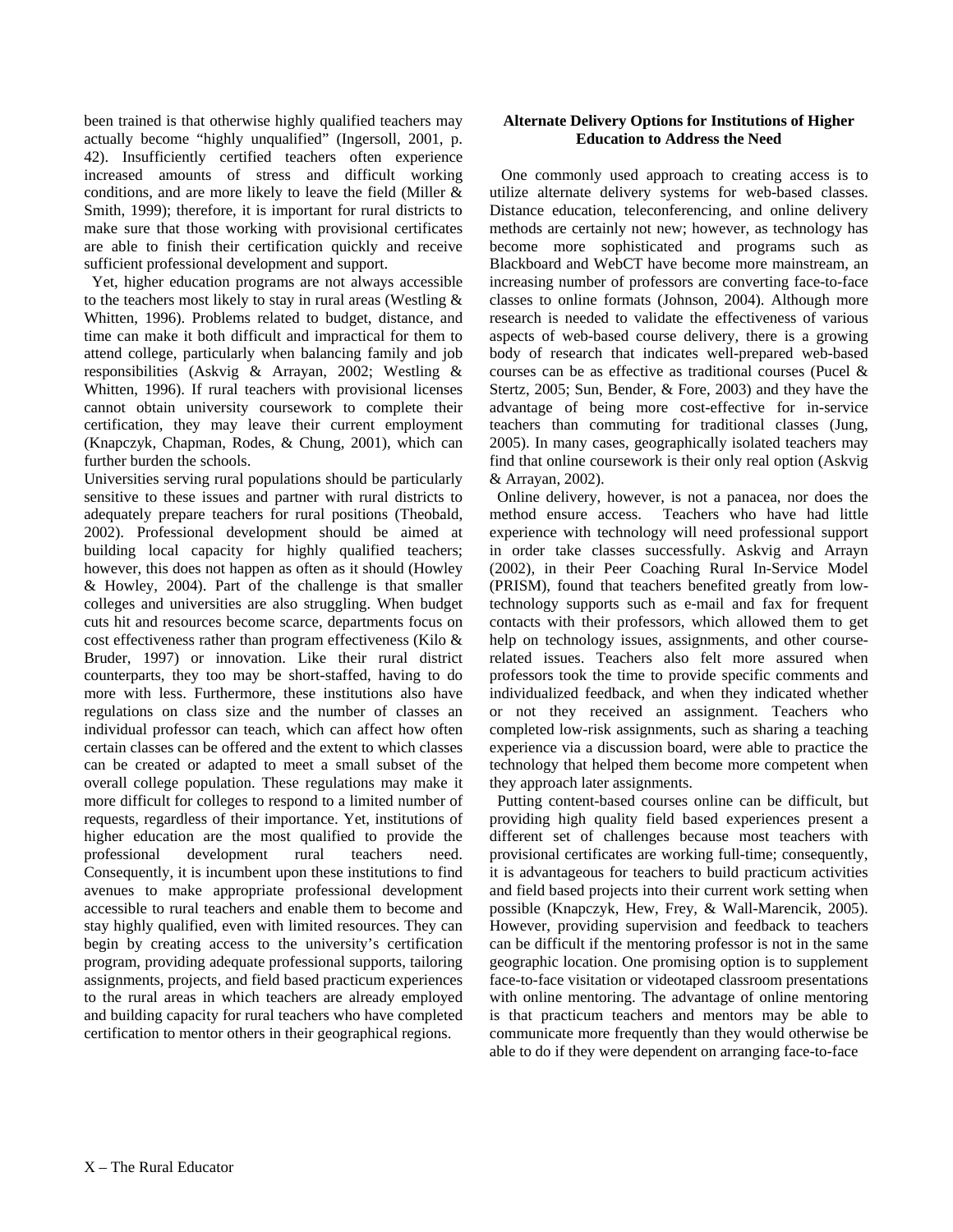meetings into their busy schedules (Ensher, Heun, & Blanchard, 2003). A second advantage is that teachers can access web pages or e-mail at any time of the day or night, which can better fit tight schedules (Knouse, 2001). The mentors can also provide expertise not available in the geographic region the field experience is taking place (Knapczyk, Khe Foon, Frey, & Wall-Marenick, 2005). Another option that can develop over time is to build local capacity by training certified teachers in various rural locations to mentor and supervise other teachers in field experience placements in their area. If certified teachers are not initially available, graduates of the online certification program can then be trained in this capacity to assist with future in-service teachers.

#### **One University's Approach to Prepare Highly Qualified Teachers in Rural Areas**

 Setting up a certification program that addresses all of these areas while maintaining a campus' regular program can be challenging; however, institutions of higher education can address these needs and make changes within the system to accommodate these teachers without overextending their resources. The University of Nebraska at Kearney is one institution that has been willing to adjust its existing program to successfully meet this need in a way that maximized its limited resources while being sensitive to rural concerns. Located in the center of a predominantly rural state, it is in an ideal location to work with rural teachers. In 2002, the University of Nebraska at Kearney reorganized its teacher education program to streamline its various endorsements--elementary education, middle school education, special education K-6, English as a second language, and early childhood—to minimize the number of credits needed for teachers to add a field endorsement. In addition, the University replaced its early childhood education and early childhood special education endorsements with an early childhood unified (ECU) endorsement and restructured its courses. States offering this endorsement differ in certification requirements and teaching positions such a teacher may hold; however, in Nebraska, an ECU-certified teacher is prepared to teach in special education positions with children 0-5 and in regular education positions with children 0-8. Although the endorsement meets dual certification requirements, it is a blended program so that the majority of courses combine special and regular education content, and field experience placements include children with and without disabilities.

As the new ECU program began its implementation, the Teacher Education Department began receiving calls from rural teachers and superintendents interested in the program. The teachers were serving in a variety of capacities:

> Half-time kindergarten teacher who was asked by her district to teach a half-time state funded preschool

- Primary grade teacher (1-3) who would need to teach kindergarten as enrollments shifted
- Elementary special education teacher asked to teach the special education preschool program when another teacher retired
- Elementary education teacher teaching her district's special education preschool and early intervention program without special education certification
- First grade teacher of 20 years whose district wanted all primary-grade teachers to have an early childhood endorsement to meet "highly qualified teacher" requirements for *No Child Left Behind.*
- School district hiring an elementary teacher with an emergency certificate to teach a statefunded preschool to ensure school readiness in kindergarten
- Independent two-room K-8 school with a teacher who needed the certification to improve her job opportunities as her school closed under consolidation legislation.

 The University's Teacher Education Department was challenged to create a professional development certification track that would be accessible to rural teachers while allowing them to use their current teaching placements and other locations in their towns to meet field experience and practicum requirements. The program would also need to be set up for teachers to enroll part-time and still finish the endorsement in a maximum of two years. Additionally, the department had to balance the college teaching load of its only early childhood professor and its senior lecturer support.

 To address accessibility, the early childhood professor and the teacher education certification officer analyzed transcripts of the rural teachers to determine courses that were most needed. The average teacher needed the equivalent of seven or eight three-hour courses plus a final supervised practicum. This arrangement would allow a teacher to take two courses a semester for three semesters plus one summer, complete a final practicum in his or her place of employment, and complete the program. Second, the early childhood professor met with the department chair to determine a sequence of course development and method of delivery to put the needed courses online. The professor and two senior lecturers took the University's annual summer workshop on developing and teaching online courses and, over the course of one year, converted their face-to-face courses to online formats. The early childhood professor was responsible for four of the courses and the field experiences, each lecturer was responsible for one course, and a professor outside of the department was responsible for another course. Each of the courses was made available online at least once a year with the majority being available online each semester.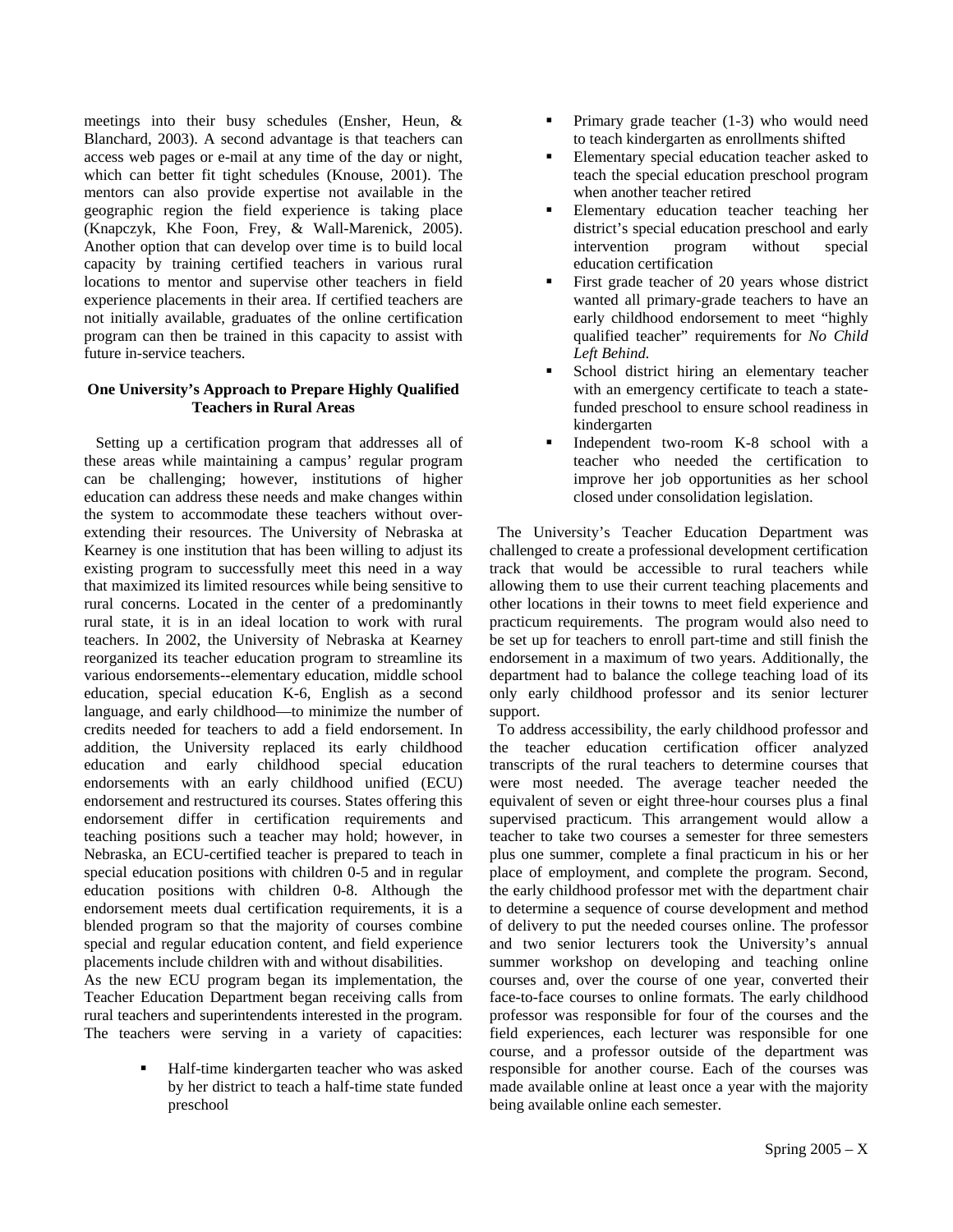The early childhood professor served as the advisor to all of the rural teachers and, as recommended by Askvig and Arrayn (2002), worked to make sure teachers and course instructors stayed in frequent communication with each another. Teachers were able to access any of the course instructors regularly by e-mail and students had the option of faxing, e-mailing, mailing, or using Blackboards "digital dropbox" to turn in assignments. Instructors acknowledged when they received assignments and graded them promptly, giving constructive feedback. If teachers had difficulty reaching a specific instructor, they could contact the early childhood professor to get assistance, and the professor would facilitate communication until the issues were resolved. If teachers had technical difficulties, they could call the university's technology help desk for assistance, or work directly with the course instructor.

 Also, introductory assignments to familiarize students to the Blackboard site's features were included as needed. For example, when a particular class used a discussion board format, a "get acquainted" activity might be assigned to help students learn to navigate the discussion board. Or when there was an assignment involving web-based research, the teachers might have an exploratory web-based activity where the undergraduate on-campus students became familiar with certain websites before being required to gather or analyze research from those sites. Since oncampus students also took these courses, discussion board group activities included mixed groups of teachers and oncampus students so that they could benefit from each other's experiences.

 Two of the most difficult courses to convert to an online were the methods courses for the infant-toddler and preschool-kindergarten age groups since these involved field placements that may or may not match many of the rural teachers' places of employments. Consequently, these methods courses needed to be available every semester, including summer. Since face-to-face delivery is the preferred mode for this type of class for the undergraduate on-campus students, this made it difficult to have enough teachers needing an online format to offer sections separately from the face-to-face courses. To address this issue, the professor split the Blackboard site each semester into two tracks: on- and off-campus students. Announcements and course information were shared, but class notes and readings in the study modules were split. Teachers and face-to-face students were instructed to select the track that applied to them so that they could receive equivalent instruction in an appropriate format. For example, if the face-to-face class watched a video, teachers might go to a website containing similar information or read an article on the topic.

 Assignments were also created with flexible but equivalent options. If the assignment was to write an Individualized Education Plan (IEP) for a preschool student and the oncampus students were doing a case study in class, teachers had the option of doing the case study on their own with

supplemental materials, attending an IEP meeting for one of their students, or documenting their work with a student in their room on an IEP and how they addressed IEP goals. The flexibility allowed teachers to choose options that best fit their situation and incorporated activities they were already using in their classrooms to meet course requirements.

 For field experience options, teachers were often able to use their places of employment, a strategy recommended by Knapczyk, Hew, Frey, and Wall-Marencik (2005). For example, if they taught in a special education preschool half-time and then did the early intervention program for infants and toddlers half-time, or if they taught three-yearolds half-day and four-year-old children the other-half, they could meet the field experience for the infant-toddler and the preschool-kindergarten requirements since the infanttoddler age requirement includes 0-3. However, if they had a preschool, kindergarten, or primary grade placement, they needed to find an alternate placement to meet the infanttoddler field experience requirements. In these cases, the early childhood professor would work with the teachers to find out what was available and workable in their communities. Teachers would then work out an arrangement with a local program to complete required teaching activities for 30 contact hours in that setting. The teachers completed these hours after school, between semesters, or in the summer to get the hours and experience needed and complete the related assignments. Sometimes teachers completed the requirements prior to registering for the class. A few took incomplete grades and completed the course after the semester was over. The majority of teachers were able to complete the field experience within the semester for which they were registered.

 The field-based methods courses were also set up for online mentoring through weekly journal entries on Blackboard to allow teachers to be able to communicate frequently about their classrooms, get constructive feedback on classroom related issues, and reflect on their performance. This was an effective way to help teachers stay connected with the professor, communicate at times convenient to their schedules, and get help from someone with expertise not available in their geographic region (Ensher, Heun, & Blanchard; 2003, Knapczyk, Khe Foon, Frey, & Wall-Marenick, 2005; Knouse, 2001). In addition to the online mentoring, the early childhood professor arranged to visit the teachers in their field experience once during the semester. Teachers shared available time options and the professor would group visits by geographical locations to minimize travel time. The professor gave the teachers information on what to prepare before the visits. During the visits, the professor would observe the classroom using a standard observation form, give constructive feedback on teacher performance, and assist the teacher with any problems or concerns he or she might have. Issues ranged from classroom management to working with a specific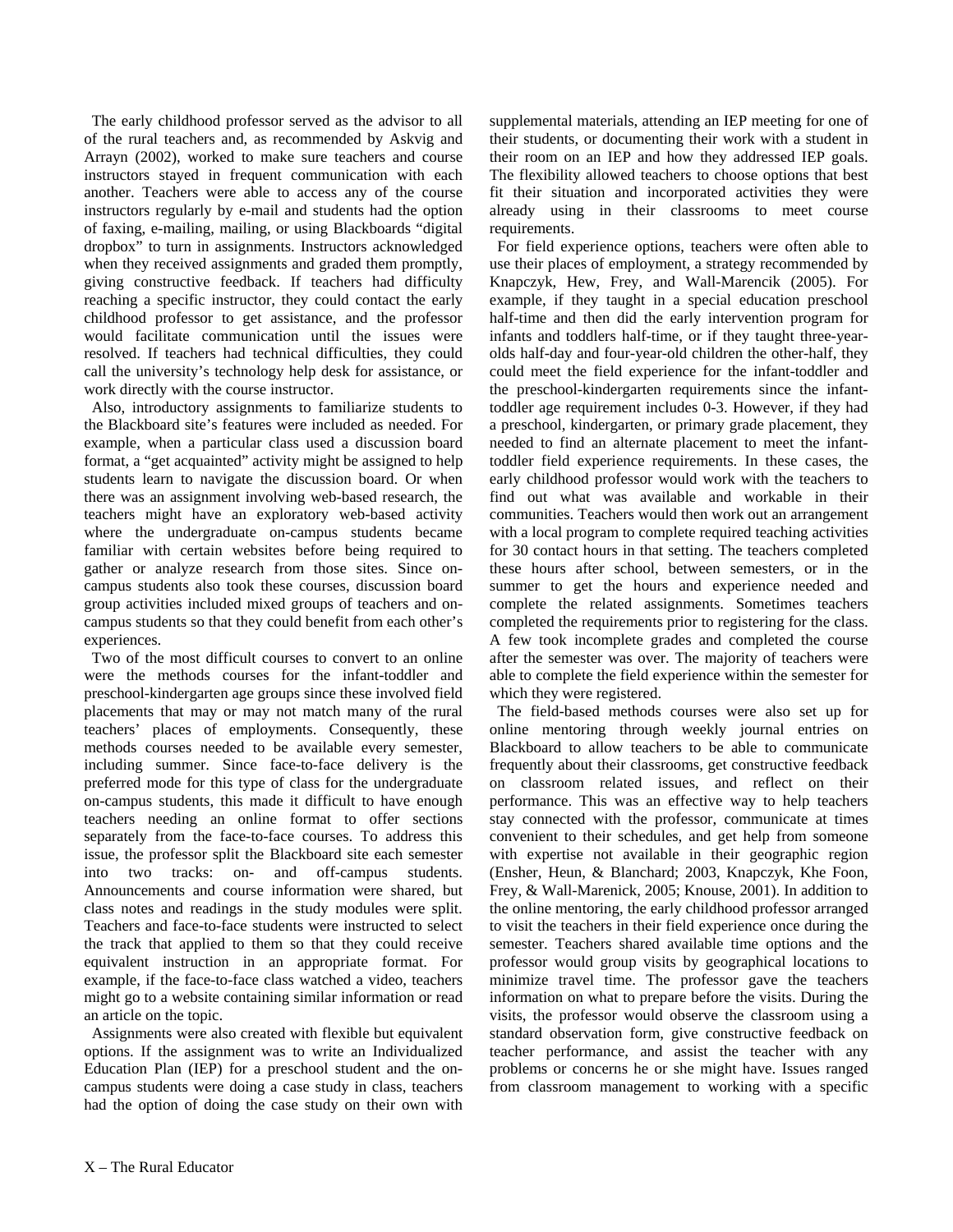child, getting help on a class assignment, seeking academic advising, or answers to the certification program.

 In some instances, such as winter weather conditions, the early childhood professor was unable to see a teacher that semester. In those cases, if there was another university supervisor assigned to student teachers in that area, he or she would try to visit the teacher instead. However, some places were more geographically isolated than others, and with the farthest corner of the state being six or more hours away and in a different time zone, some site visits were not always possible. To address this issue, the early childhood professor began to work with one of the graduates of the ECU program who had taken the program online and lived in the farthest region. She had demonstrated strong skills in course work completion and in completing her field experience and final practicum. The professor provided instruction and guidance to her on the supervision process and then had her visit and work with an online teacher in her region who was working on her certification. The teacher completed one of her placements in the ECU graduate's program and the other in her own classroom. The two teachers had not worked together before since the ECU graduate had a center-based infant-toddler special education program and the teacher had a church-run regular education preschool. However, as a result of the experience they formed a networking system so that infants and toddlers from the one program could be transitioned to the preschool, which would expand to include children with disabilities. Together, they were able to improve their community's resources in helping young children with and without disabilities because of the networking through the ECU program.

 The Teacher Education Department at the University of Nebraska at Kearney is in its fifth year of implementing the new ECU field endorsement program and to date 20 rural teachers have been able to complete their certification. Several more are currently enrolled, and the program is continuing to expand and attract more rural teachers. The program, like all new programs, has plenty of room for growth, but it is evident that it is making a difference for rural teachers across the state who are finding professional development accessible and are able to complete the certification they need to be highly qualified teachers who are able to better serve their schools and communities.

#### **References**

- Askvig, B., & Arrayan, K. (2002, June). *Supporting teachers during online in-service instruction.* Minot, ND: Minot State University, North Dakota Center for People with Disabilities.
- Billingsley, B. (2004). Promoting teacher quality and retention in special education. *Journal of Learning Disabilities, 37*(5), 370-376.
- Billingsley, B., Carlson, E., & Klein, S. (2004). The working conditions and induction support of early career special educators. *Exceptional Children, 70*(3), 333-347.
- Boe, E., Cook, L., Bobbit, S., & Terhanian, G. (1998). The shortage of fully certified teachers in special and general education. *Teacher Education and Special Education, 21*(1), 1-21.
- Brownell, M., Hirsch, E., & Seo, S. (2004). Meeting the demand for highly qualified special education teachers during severe shortages: What should policymakers consider? *Journal of Special Education, 38*(1), 56-61.
- Cook, L., & Boe, E. (1995). Who is teaching students with disabilities? *Teaching Exceptional Children, 28*(1), 70- 72.
- Collins, T. (1999). *Attracting and retaining teachers in rural areas*. ERIC Digest. (ERIC Document Reproduction Service No. ED438152)
- Davis, M. (2002). Teacher retention and small rural school districts in Montana. *Rural Educator, 24*(2), 45-52.
- Eddy, P. (2007). Grocery store politics: Leading the rural community college. *Community College Journal of Research and Practice, 31*(4), 271-290.
- Ensher, E., Heun, C., & Blanchard, A. (2003). Online mentoring and computer-mediated communication: New directions in research. *Journal of Vocational Behavior, 63*(2), 264-288.
- Harris, M. (2001). Lessons from prairie teachers. *Action in Teacher Education, 23*(1), 19-26.
- Howley, A., & Howley, C. (2004, December). *High-quality teaching: Providing for rural teachers' professional development* (Policy Brief). Charleston, WV: Appalachia Educational Laboratory.
- Ingersoll, R.M. (2001). *Teacher turnover, teacher shortages, and the organization of school* (Document R-01-1). Seattle, WA: University of Washington, Center for the Study of Teaching and Policy.
- Jacobson, L. (2007). Scholars split on pre-k teachers with B.A.'s. *Education Week, 26*(29), 1-5.
- Jean-Marie, G., & Moore, G. (2004,). The highly qualified teacher: Implications and recommendations for rural school districts. *Teacher Education and Practice, 17*(2), 146-161.
- Jimerson, L. (2003, March). *The competitive disadvantage: Teacher compensation in rural America* (Policy Brief). Washington, D.C: Rural School and Community Trust.
- Johnson, L. (2004). Research-based online course development for special education teacher preparation. *Teacher Education and Special Education, 27*(3), 207-233.
- Jung, I. (2005). Cost-effectiveness of online teacher training. *Open Learning, 20*(2), 131-146.
- Kilo, J., & Bruder, M. (1997). Creating new visions in institutions of higher education*:* Interdisciplinary approaches to personnel preparation in early intervention. In P. Winton, J. McCollum, & C. Catlett